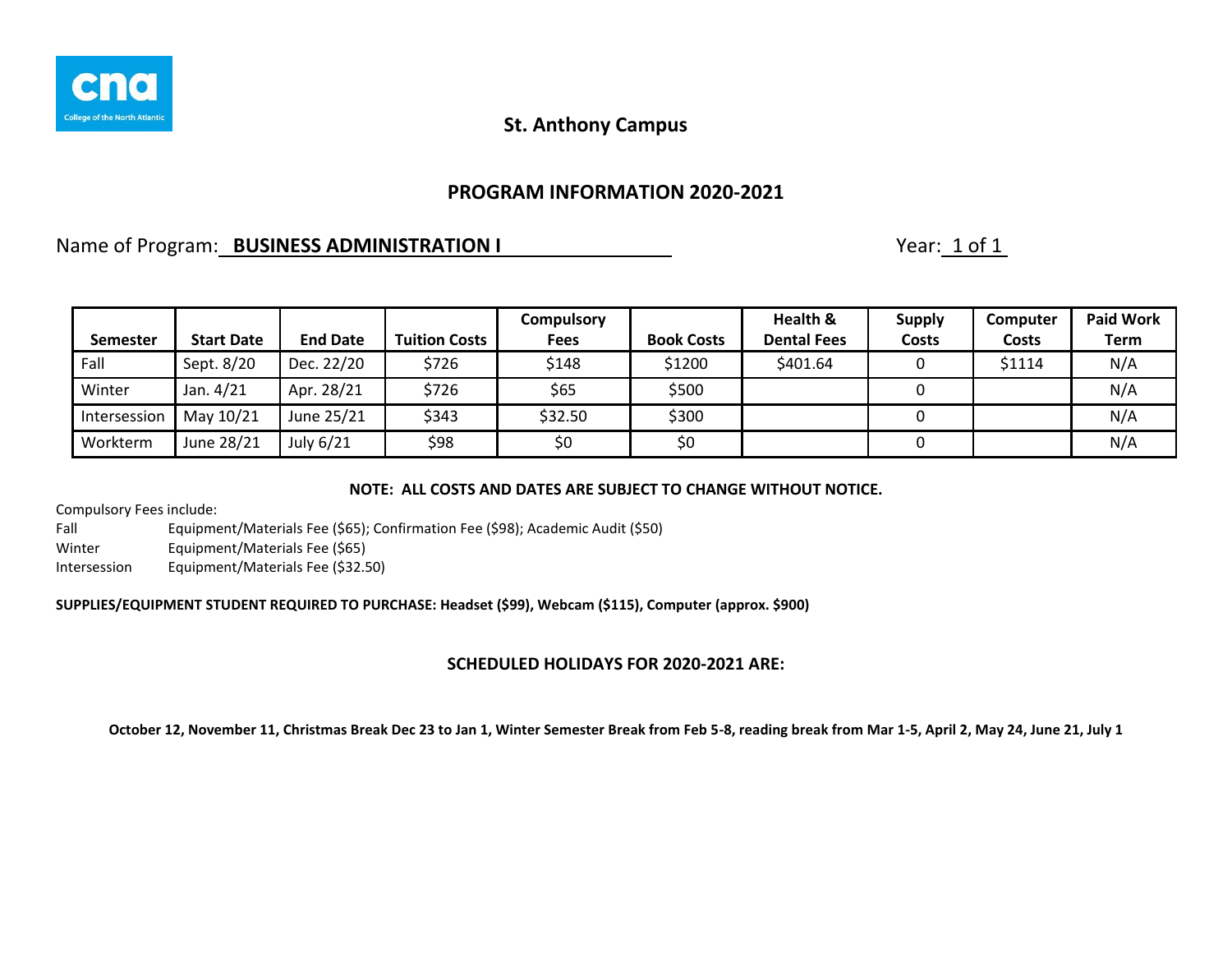

# **PROGRAM INFORMATION 2020-2021**

### Name of Program: **EXECUTIVE OFFICE MANAGEMENT I** Nearly 2004 2014 2015

| <b>Semester</b> | <b>Start Date</b> | <b>End Date</b> | <b>Tuition Costs</b> | Compulsory<br><b>Fees</b> | <b>Book Costs</b> | Health &<br><b>Dental Fees</b> | <b>Supply</b><br>Costs | Computer<br>Costs | <b>Paid Work</b><br>Term |
|-----------------|-------------------|-----------------|----------------------|---------------------------|-------------------|--------------------------------|------------------------|-------------------|--------------------------|
| Fall            | Sept. 8/20        | Dec. 22/20      | \$726                | \$148                     | \$550             | \$401.64                       |                        | \$1114            | N/A                      |
| Winter          | Jan. 4/21         | Apr. 28/21      | \$726                | \$65                      | \$775             |                                |                        |                   | N/A                      |
| Intersession    | May 10/21         | June 25/21      | \$343                | \$32.50                   | \$350             |                                |                        |                   | N/A                      |

### **NOTE: ALL COSTS AND DATES ARE SUBJECT TO CHANGE WITHOUT NOTICE.**

Compulsory Fees include:

Fall Equipment/Materials Fee (\$65); Confirmation Fee (\$98); Academic Audit (\$50) Winter Equipment/Materials Fee (\$65) Intersession Equipment/Materials Fee (\$32.50)

### **SUPPLIES/EQUIPMENT STUDENT REQUIRED TO PURCHASE: Headset (\$99), Webcam (\$115), Computer (approx. \$900)**

### **SCHEDULED HOLIDAYS FOR 2020-2021 ARE:**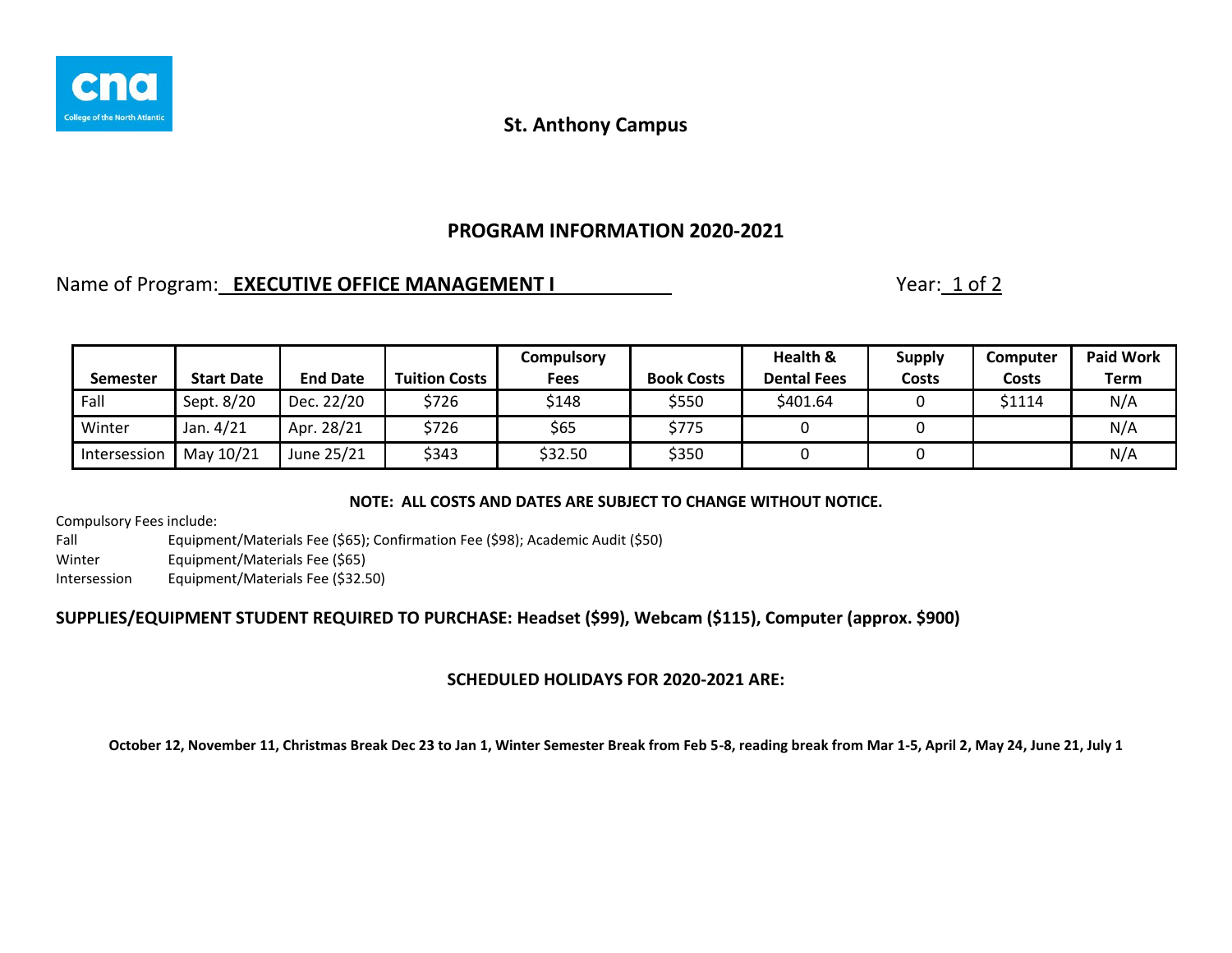

### **PROGRAM INFORMATION 2020-2021**

# Name of Program: **HEAVY EQUIPMENT OPERATOR** Name of Program: 1 of 1

| <b>Semester</b> | <b>Start Date</b> | <b>End Date</b> | <b>Tuition</b><br><b>Costs</b> | <b>Compulsory</b><br><b>Fees</b> | <b>Book Costs</b> | Health &<br><b>Dental Fees</b> | <b>Supply</b><br><b>Costs</b> | Computer<br>Costs | <b>Paid Work</b><br><b>Term</b> |
|-----------------|-------------------|-----------------|--------------------------------|----------------------------------|-------------------|--------------------------------|-------------------------------|-------------------|---------------------------------|
| Fall            | Jan 11, 2021      | Apr 30, 2021    | \$726                          | \$933                            | \$668             | \$275.76                       | \$500                         | \$1114            |                                 |
| Winter          | May 10, 2021      | July 14, 2021   | \$441                          | \$396                            |                   |                                |                               |                   |                                 |
| Intersession    |                   |                 |                                |                                  |                   |                                |                               |                   |                                 |

### **NOTE: ALL COSTS AND DATES ARE SUBJECT TO CHANGE WITHOUT NOTICE.**

Compulsory Fees include:

Fall Equipment/Materials Fee (\$660); Confirmation Fee (\$98); First Aid (\$125); Academic Audit (\$50) Winter Equipment/Materials Fee (\$440)

**SUPPLIES/EQUIPMENT STUDENT REQUIRED TO PURCHASE: Headset (\$99), Webcam (\$115), Computer (approx. \$900)**

**SUPPLIES STUDENTS REQUIRED TO PURCHASE: (Approximately \$500) Hard hat (CSA Z94.1-05, Type 2 Class E). Steel toe safety boots (CSA Z195-02), gloves, safety glasses (CSA Z94.3, Class 1), coveralls, (CSA Z96-15, Class 11, Level 11, 100% cotton), traffic safety vest (CAS Z96-09 Class II Level II), calculator**

### **SCHEDULED HOLIDAYS FOR 2020-2021 ARE:**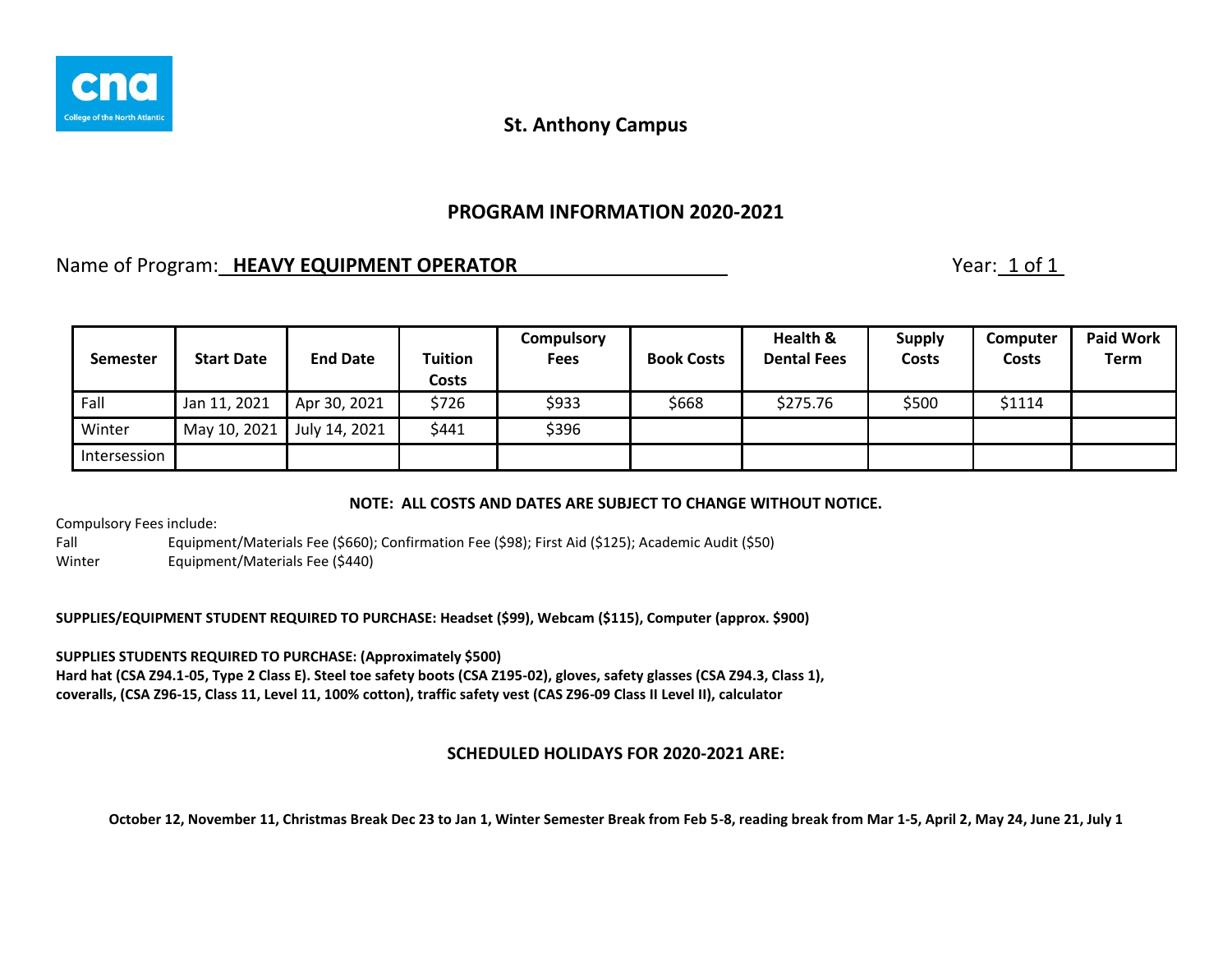

### **PROGRAM INFORMATION 2020-2021**

# Name of Program: **OFFICE ADMINISTRATION – EXECUTIVE DIPLOMA** Year: 2 of 2

|              |                   |                 |                      | <b>Compulsory</b> |                   | Health &           | <b>Supply</b> | Computer | <b>Paid Work</b> |
|--------------|-------------------|-----------------|----------------------|-------------------|-------------------|--------------------|---------------|----------|------------------|
| Semester     | <b>Start Date</b> | <b>End Date</b> | <b>Tuition Costs</b> | Fees              | <b>Book Costs</b> | <b>Dental Fees</b> | Costs         | Costs    | Term             |
| Fall         | Sept. 8/20        | Dec. 22/20      | \$726                | \$98              | \$465             | \$401.64           |               | \$1114   | N/A              |
| Winter       | Jan. 4/21         | Apr. 28/21      | \$726                | \$65              | \$700             |                    |               |          | N/A              |
| Intersession | May 10/21         | June 16/21      | \$294                |                   |                   |                    |               |          | N <sub>O</sub>   |
|              |                   |                 | (Work term)          |                   |                   |                    |               |          |                  |

#### **NOTE: ALL COSTS AND DATES ARE SUBJECT TO CHANGE WITHOUT NOTICE.**

Compulsory Fees include:

Fall Equipment/Materials Fee (\$65); Confirmation Fee (\$98), International Association of Administrative Professionals (IAAP) fee (\$30)

Winter Equipment/Materials Fee (\$65)

Intersession Equipment/Materials Fee (\$0)

**SUPPLIES/EQUIPMENT STUDENT REQUIRED TO PURCHASE: Headset (\$99), Webcam (\$115), Computer (approx. \$900)**

### **SCHEDULED HOLIDAYS FOR 2020-2021 ARE:**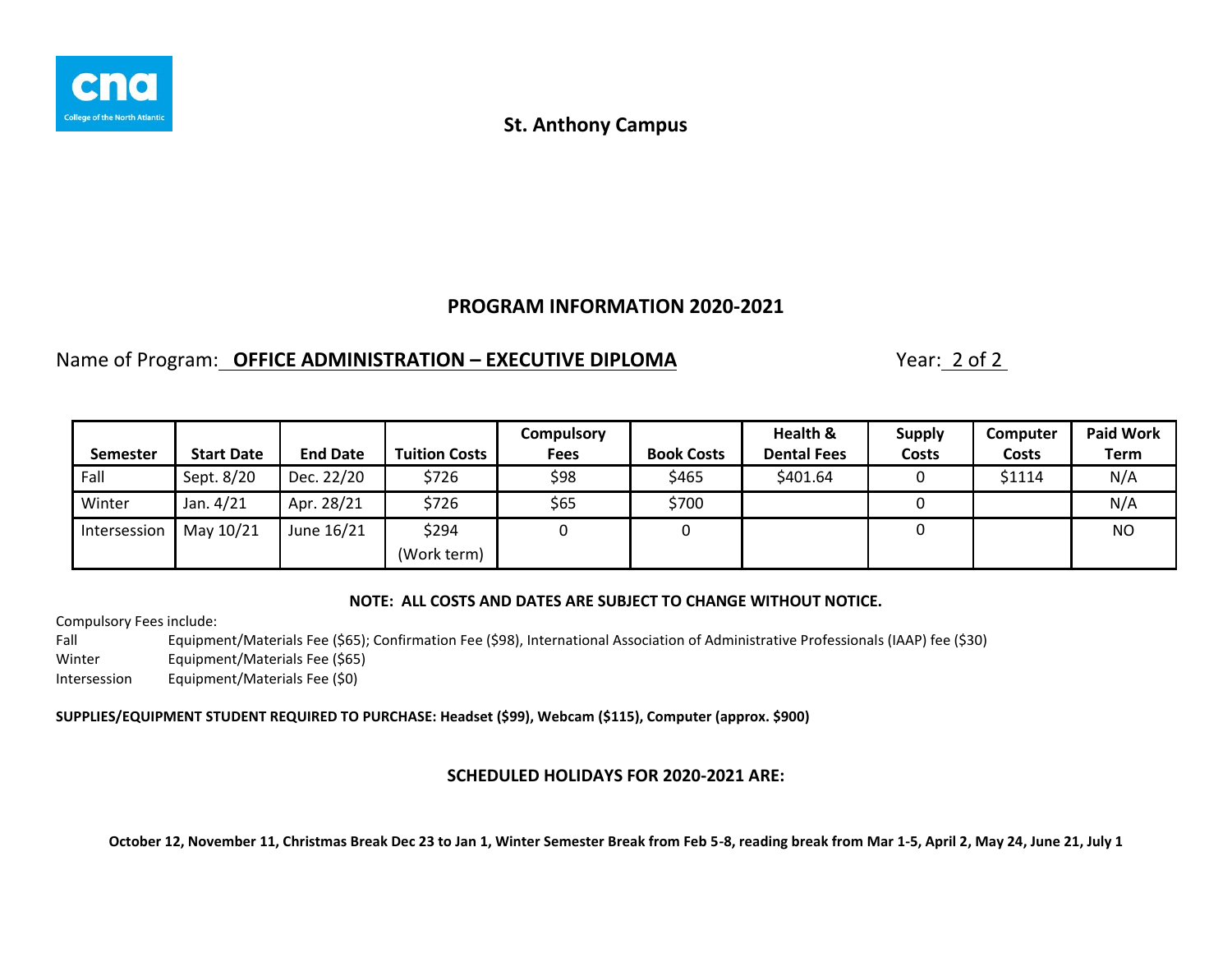

### **PROGRAM INFORMATION 2020-2021**

# Name of Program: **PERSONAL CARE ATTENDANT**- (Port Saunders Location) Year: 1 of 1

|                 |                   |                 |                      | Compulsory |                   | Health &           | <b>Supply</b> | Computer | <b>Paid Work</b> |
|-----------------|-------------------|-----------------|----------------------|------------|-------------------|--------------------|---------------|----------|------------------|
| <b>Semester</b> | <b>Start Date</b> | <b>End Date</b> | <b>Tuition Costs</b> | Fees       | <b>Book Costs</b> | <b>Dental Fees</b> | Costs         | Costs    | Term             |
| Fall            | Sept 8/20         | Dec. 22/20      | \$726                | \$393      | \$510             | \$401.64           | \$250         | \$1114   | N/A              |
| Winter          | Jan. 4/21         | Apr. 28/21      | \$726                | \$210      |                   |                    |               |          | N/A              |
| Intersession    |                   |                 |                      |            |                   |                    |               |          |                  |

#### **NOTE: ALL COSTS AND DATES ARE SUBJECT TO CHANGE WITHOUT NOTICE.**

Compulsory Fees include:

Fall Equipment/Materials Fee (\$210); Confirmation Fee (\$98); Mask Fit Test (\$35); Academic Audit (\$50); First Aid (\$125) Winter Equipment/Materials Fee (\$210)

**SUPPLIES/EQUIPMENT STUDENT REQUIRED TO PURCHASE: 2 Uniforms, shoes, lab coat, wrist or lapel watch Headset (\$99), Webcam (\$115), Computer (approx. \$900)**

### **SCHEDULED HOLIDAYS FOR 2020-2021 ARE:**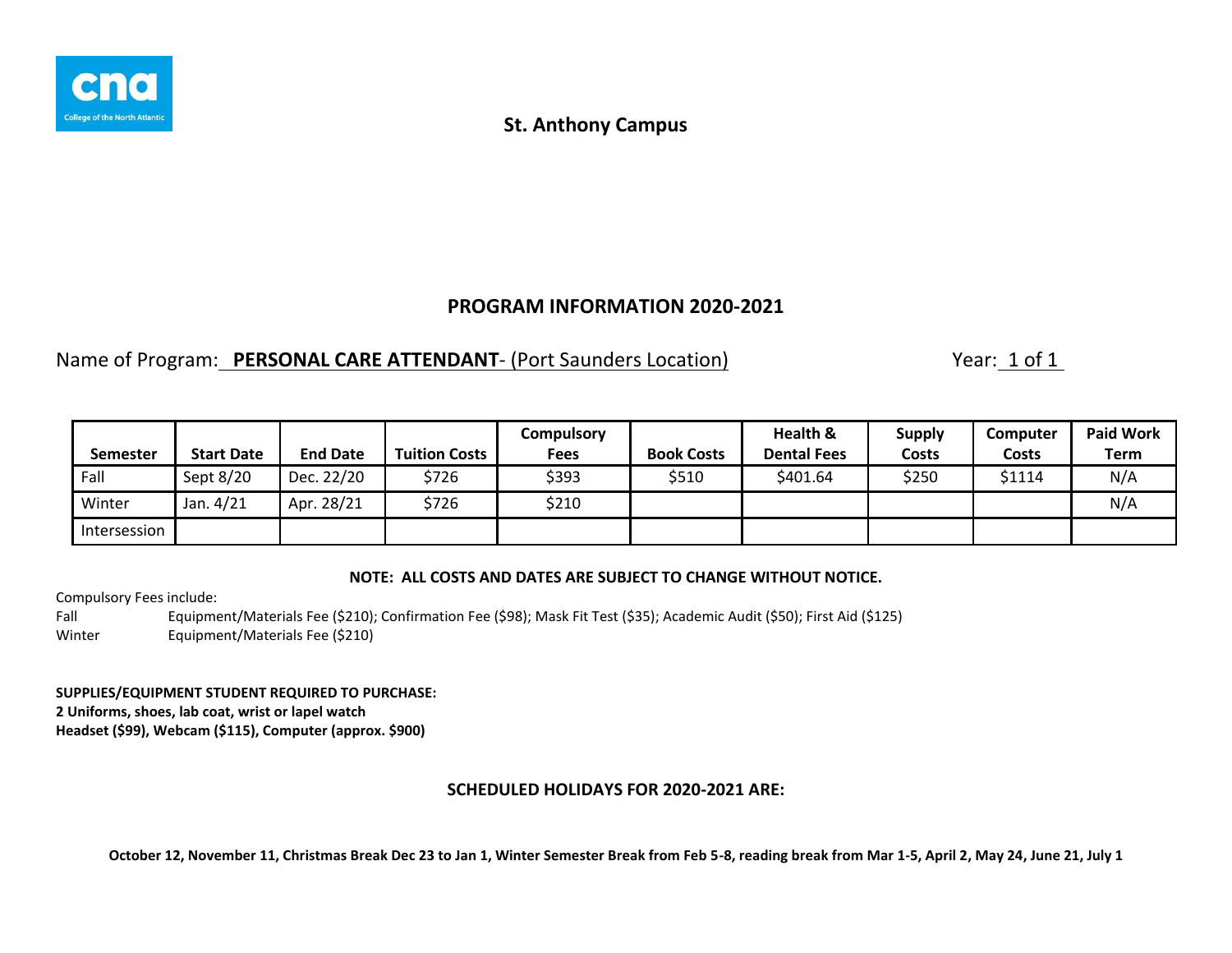

# **PROGRAM INFORMATION 2020-2021**

# Name of Program: **PRACTICAL NURSING** Nurses and Nurses of Program: 1 of 1.5

|                 |                   |                 |                      | Compulsory |                   | Health &           | <b>Supply</b> | Computer     | <b>Paid Work</b> |
|-----------------|-------------------|-----------------|----------------------|------------|-------------------|--------------------|---------------|--------------|------------------|
| <b>Semester</b> | <b>Start Date</b> | <b>End Date</b> | <b>Tuition Costs</b> | Fees       | <b>Book Costs</b> | <b>Dental Fees</b> | <b>Costs</b>  | <b>Costs</b> | <b>Term</b>      |
| Fall            | Sept. 8/20        | Dec. 18/20      | \$1500               | \$483      | \$1592            | \$401.64           | \$1574        | \$1114       | N/A              |
| Winter          | Jan. 4/21         | Apr. 23/21      | \$1500               | \$300      | \$1592            |                    |               |              | N/A              |
| Intersession    | April 26/21       | Aug 6/21        | \$1500               | \$300      |                   |                    |               |              | N/A              |

### **NOTE: ALL COSTS AND DATES ARE SUBJECT TO CHANGE WITHOUT NOTICE.**

Compulsory Fees include:

Fall Equipment/Materials Fee (\$300); Confirmation Fee (\$98); Mask Fit Test (\$35); Academic Audit (\$50) Winter Equipment/Materials Fee (\$300) Intersession Equipment/Materials Fee (\$300)

#### **SUPPLIES STUDENTS REQUIRED TO PURCHASE: (Approximately \$1574)**

- **Two (2) Uniforms, shoes, lab coat, wrist or lapel watch.**
- **Headset (\$99), Webcam (\$115), Computer (approx. \$900)**

#### SCHEDULED HOLIDAYS FOR 2020-2021 ARE: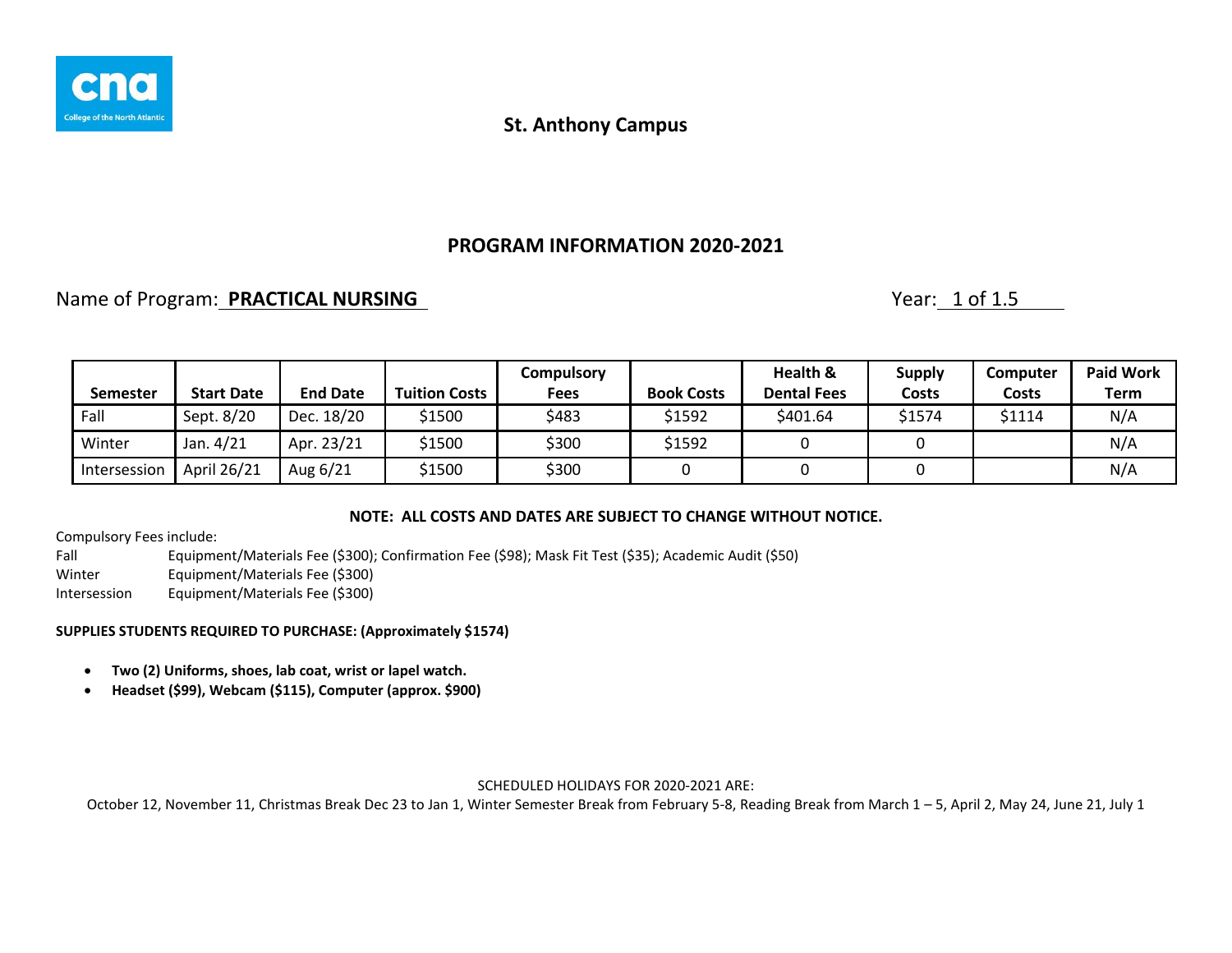

### **PROGRAM INFORMATION 2020-2021**

# Name of Program: **PRACTICAL NURSING Name of Program: PRACTICAL NURSING**

| <b>Semester</b> | <b>Start Date</b> | <b>End Date</b> | <b>Tuition Costs</b> | Compulsory<br>Fees | <b>Book Costs</b> | Health &<br><b>Dental Fees</b> | <b>Supply</b><br>Costs | <b>Computer</b><br>Costs | <b>Paid Work</b><br>Term |
|-----------------|-------------------|-----------------|----------------------|--------------------|-------------------|--------------------------------|------------------------|--------------------------|--------------------------|
| Fall            | Sept. 7/21        | Dec. 20/21      | \$1500               | \$398              | \$50              | \$401.64                       | \$1114                 |                          | N/A                      |
|                 |                   |                 |                      |                    |                   |                                |                        |                          |                          |

### **NOTE: ALL COSTS AND DATES ARE SUBJECT TO CHANGE WITHOUT NOTICE.**

Compulsory Fees include:

Fall Equipment/Materials Fee (\$300); Confirmation Fee (\$98)

**Supplies student required to purchase: Headset (\$99), Webcam (\$115), Computer (approx. \$900)**

SCHEDULED HOLIDAYS FOR 2020-2021 ARE: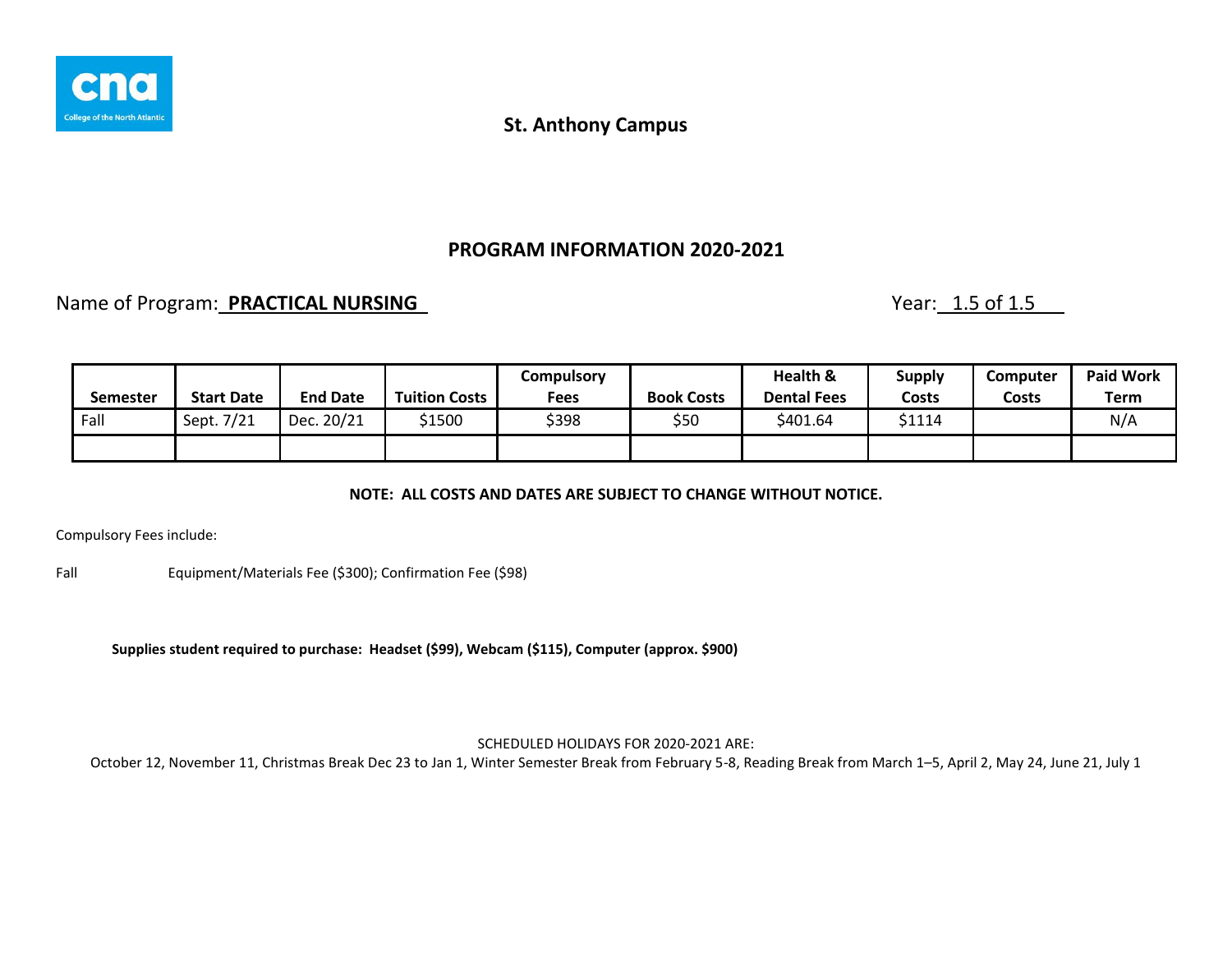

# **PROGRAM INFORMATION 2020-2021**

Name of Program: POWERLINE TECHNICIAN Name of Program: 1 of 1

| <b>Semester</b> | <b>Start Date</b> | <b>End Date</b> | <b>Tuition Costs</b> | Compulsory<br>Fees | <b>Book Costs</b> | Health &<br><b>Dental Fees</b> | <b>Supply</b><br>Costs | Computer<br><b>Costs</b> | <b>Paid Work</b><br>Term |
|-----------------|-------------------|-----------------|----------------------|--------------------|-------------------|--------------------------------|------------------------|--------------------------|--------------------------|
| Fall            | Oct 5,20          | Dec. 22/20      | \$588                | \$483              | \$1400            | \$275.76                       | \$500                  | \$1114                   | N/A                      |
| Winter          | Jan. 4/21         | Apr. 28/21      | \$726                | \$210              |                   |                                |                        |                          | N/A                      |
| Intersession    | May 3/21          | July 7/21       | \$441                | \$126              |                   |                                |                        |                          | N/A                      |

### **NOTE: ALL COSTS AND DATES ARE SUBJECT TO CHANGE WITHOUT NOTICE.**

Compulsory Fees include:

Fall Equipment/Materials Fee (\$210); Confirmation Fee (\$98); First Aid (\$125); Academic Audit (\$50) Winter Equipment/Materials Fee (\$210) Intersession Equipment/Materials Fee (\$126)

#### **SUPPLIES/EQUIPMENT STUDENT REQUIRED TO PURCHASE: Headset (\$99), Webcam (\$115), Computer (approx. \$900)**

#### **SUPPLIES STUDENTS REQUIRED TO PURCHASE: (Approximately \$500)**

Hard hat with chin strap (CSA Z94.1-05, Type 2 Class E). Steel toe safety boots (CSA Z195-02), safety glasses (CSA Z94.3, Class 1), coveralls, (CSA Z96-15, Class 1, Level FR) Summer leather gloves with 6" gauntlet, Winter leather gloves with 6" gauntlet.

SCHEDULED HOLIDAYS FOR 2020-2021 ARE:

October 12, November 11, February 5, February 8, Reading Break from March 1-5, April 2, May 24, June 21, July 1